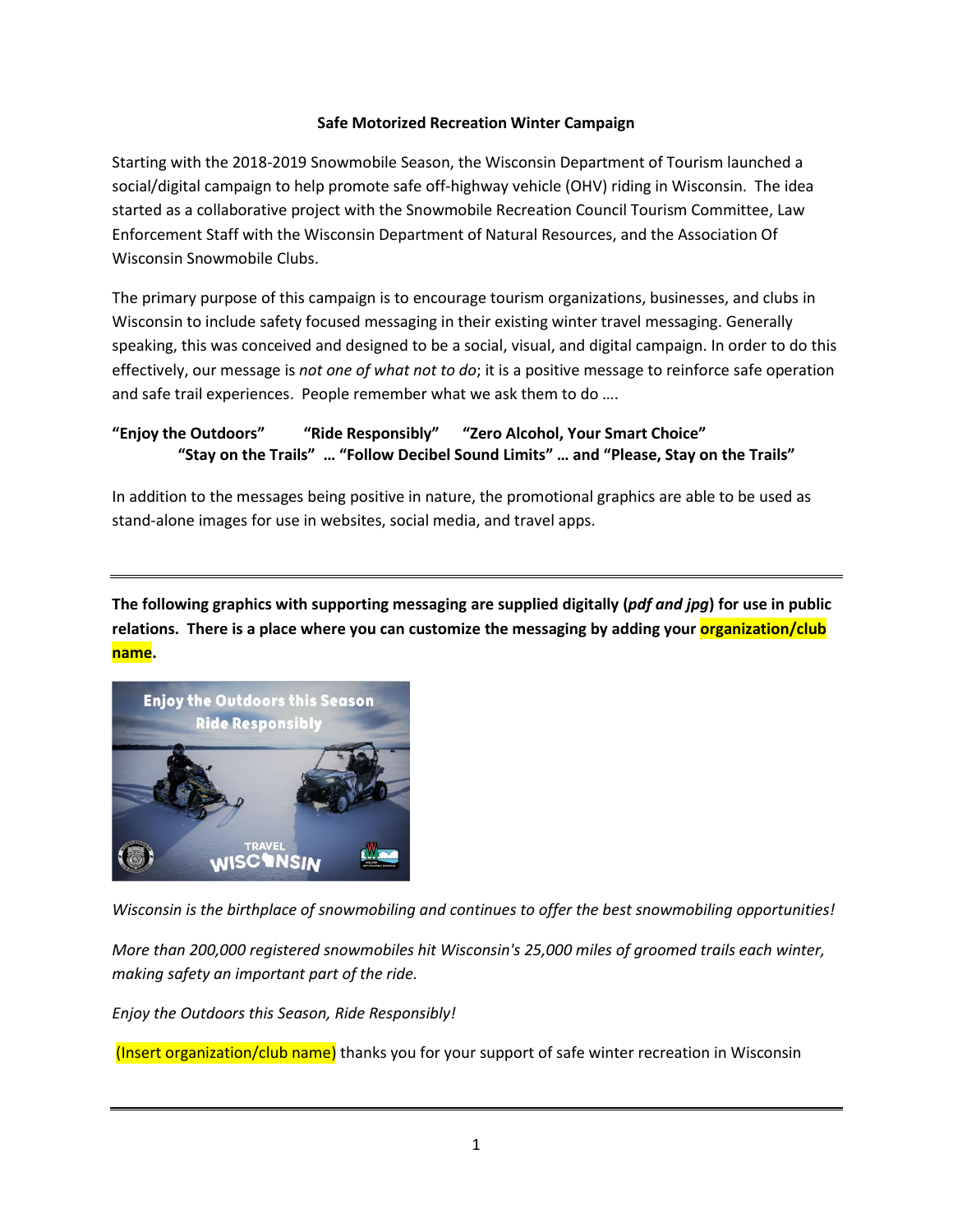

*Wisconsin is the birthplace of snowmobiling and continues to offer the best snowmobiling opportunities!*

*More than 200,000 registered snowmobiles hit Wisconsin's 25,000 miles of groomed trails each winter, making safety an important part of the ride.*

*Think Smart Before You Start, Ride Responsibly!* 

(Insert organization/club name) thanks you for your support of safe winter recreation in Wisconsin



*Wisconsin is the birthplace of snowmobiling and continues to offer the best snowmobiling opportunities!*

*More than 200,000 registered snowmobiles hit Wisconsin's 25,000 miles of groomed trails each winter, making safety an important part of the ride.*

*Zero Alcohol, Your Smart Choice!* 

(Insert organization/club name) thanks you for your support of safe winter recreation in Wisconsin